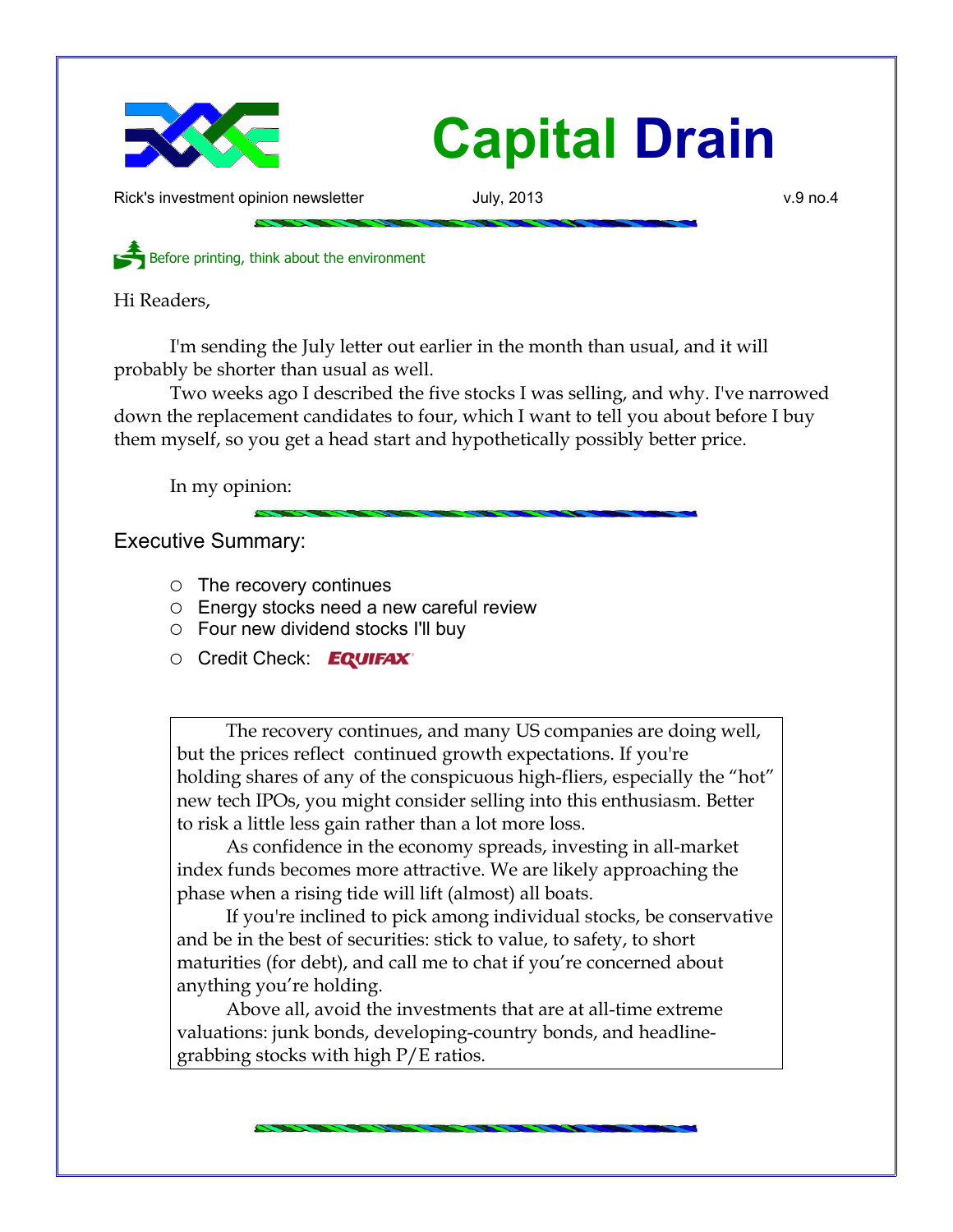## The Details:

The **recovery continues** to creep along. Not everyone can see that, because if you don't have a job or enough money to live on, it still looks bleak. It is, though, getting better, bit by bit, in the US and in the world on average.

I think we need to add another word to our vocabulary. We have long used pairs like recession/expansion, or recession/recovery. The problem is that right after a recession has ended, if you tell most workers that they're not in a recession, they'll tell you you're out of touch (or crazy). Their world is still recessed. Their personal recoveries are still a long uncomfortable time in the future, and the fact of GDP having started to grow is not only too abstract but basically immaterial for them.

Our current words jump from "getting worse" to words that imply "all OK now." We need a word to specifically describe the interim, the "bad but not worsening" or "getting back on our feet" time when GDP is doing well but many working people still are not.

If we could start from scratch, I'd redefine "recovery" to specifically include the idea that times are hard. Thus, "recession" bottoms to become "recovery" which eventually reaches "full employment. Unfortunately, too many people already interpret "recovery" as meaning "recovered." I can't change the way people use existing words

With our paltry growth rate and high unemployment, we are definitely not recovered, even though we are fully four years past the GDP bottom.

I heard a discussion recently on the need to change the way we value **energy companies**. Some of them are going to see their valuations change dramatically. So what is an energy company, anyway? There are quite a variety:

- Extractors, like coal miners an oil drillers
- Electric Utilities
- Refiners, to turn raw oil into gas and diesel fuel, etc.
- Alternative production: sun, wind, tides, plant-based fuels, etc.
- Equipment producers: make necessary parts for all of the above

Someone, somewhere, will be the last living person to dispute the fact of man-made climate change, and the key part that fossil fuels play in that. It's unlikely that person will be a business executive, though.<sup>[1](#page-1-0)</sup> Some of the extractors are still fighting against regulation, to be sure. The bulk of business, though, see what's happening and are planning their moves for the new energy economy that's coming. As investors, we need to monitor how well companies are adapting, in order to understand what the companies are worth.

The most extreme examples are extractors with a lot of coal and "dirty" oil. Increasingly, and inevitably, they will lose market share to cleaner alternatives. Further, bear in mind that these companies are valued based not just on what they dig or pump each year, but also on how much they own that is still in the ground, waiting to be extracted in future years.

The surprise for investors in those companies is that a lot of dirty fuel will never be burnt, or at least not until some future technologies can make the extraction and burning immensely cleaner. In some form, a "polluter pays" cost is going to be attached to the CO2

<span id="page-1-0"></span><sup>1</sup> More likely a TV "news" opinionator.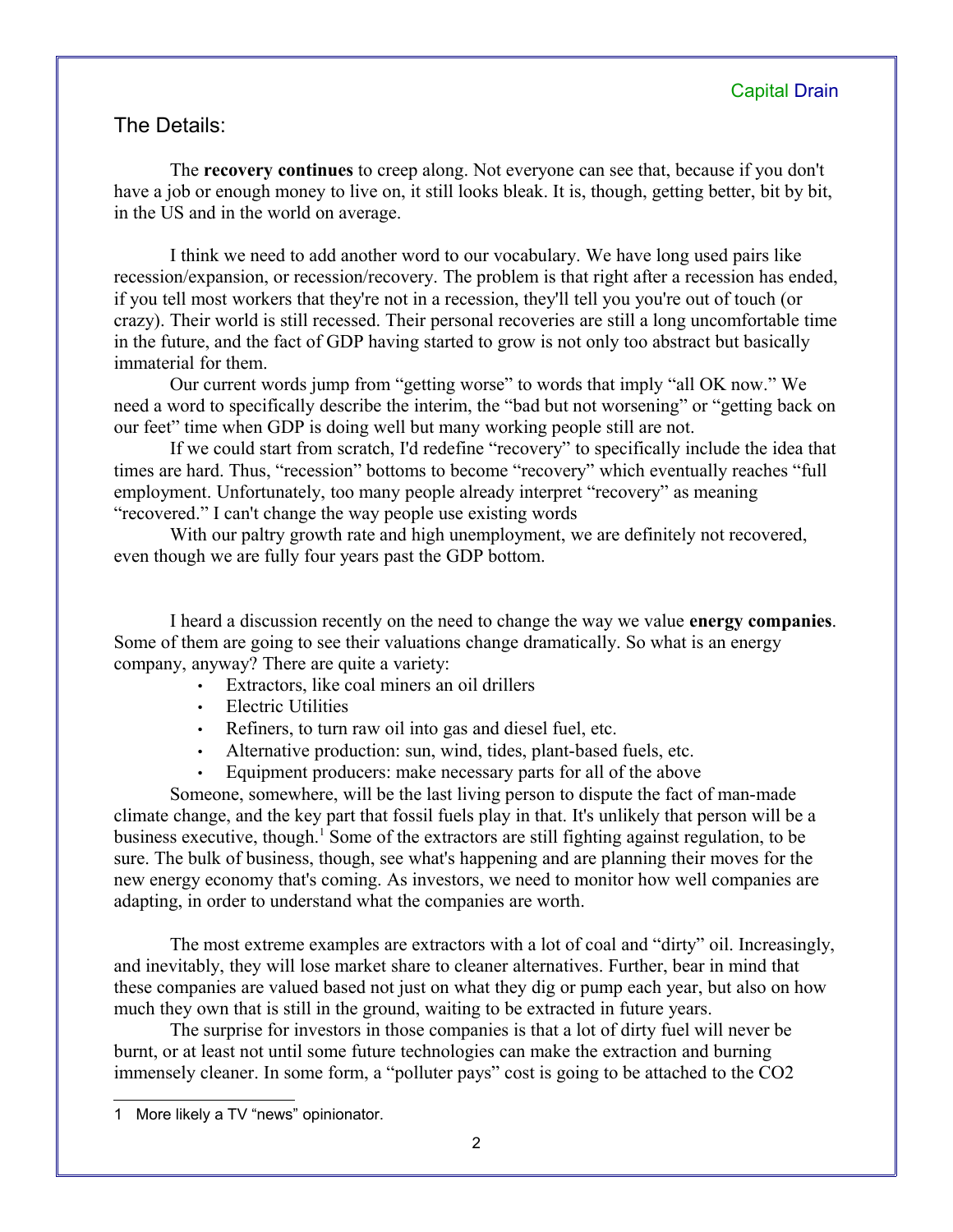## Capital Drain

dumped in the atmosphere by using those fuels. That carbon cost will make other fuels more attractive. The cost may even reach prohibited levels-- some fossil fuels may never leave the ground. The companies that own the coal that will never be burned are therefore less valuable, by the value of that coal, than an older analysis would have said.

Other companies will rise or fall similarly to the way we've seen computer technology re-make many competitive fields. The companies that most adroitly adapt to sell cleaner energy, or the equipment to make cleaner energy, will pull ahead of the pack.

In last month's letter, I reviewed the **dividend stocks** that I'd bought back in 2010, and I sold five: three that I actually bought, and two that were "bonus" spin-offs.

The ones I kept, with the prices I paid at the time, are:

They're still doing well, so I'm holding them. As I discussed earlier, though, I'll be looking at the ones involved in energy: Excelon, Conoco, and Chevron, with an eye toward whether those might go.

|             |                       | 10/25/10 |      |       |
|-------------|-----------------------|----------|------|-------|
| ticker      | name                  | price    | div  | yield |
| EXC         | Exelon                | 41.33    | 2.1  | 5.00% |
| <b>PFE</b>  | Pfizer                | 17.62    | 0.7  | 4.00% |
| <b>KFT</b>  | Kraft                 | 32.47    | 1.16 | 3.60% |
| DD          | <b>DuPont</b>         | 47.7     | 1.64 | 3.50% |
| <b>COP</b>  | <b>ConocoPhillips</b> | 61.34    | 2.1  | 3.41% |
| <b>CVX</b>  | Chevron               | 84.87    | 2.88 | 3.40% |
| <b>JNJ</b>  | Johnson & Johnson     | 63.98    | 2.16 | 3.40% |
| <b>INTC</b> | Intel                 | 19.87    | 0.63 | 3.20% |

To replace those, I'll buy: Even after the years of stock advances, these are still a good price, sturdy companies, and offer nice dividends.

|           |                  | 07/17/13 |      |       |
|-----------|------------------|----------|------|-------|
| ticker    | name             | price    | div  | vield |
| <b>CM</b> | Can Imp Bank Com | 74.02    | 3.65 | 5.00% |
| <b>SO</b> | Southern Co      | 45.26    | 2.03 | 4.50% |
| UN        | Unilever NV      | 41.01    | 1.4  | 3.40% |
| <b>WM</b> | Waste Mgmt       | 41.88    | 1.46 | 3.50% |

Canadian Imperial Bank of

Commerce is a healthy bank, which didn't get caught up in the financial bubble, and so has been able to bargain-shop from bits of troubled banks and expand. Southern Company is a traditional electric utility, but it is one of the leaders in trying to move to cleaner energy sources. Surprisingly, Waste Management now has a big energy component, as it captures methane emitted from the trash it collects. Unilever is a nice consumer-product company, sturdy and

steady.

I plan to take the money I got two weeks ago from selling the five, total it, divide it by four, and put roughly that much money into each of these stocks.

By the way, some of you may recall when it was advantageous to buy and sell stocks in "round lots" of multiples of 100 shares. In the computer age, that no longer matters at all. Just divide the allocated money by the price, round down to an integer, and buy that many shares.

So simple.

This is important, so please don't just skip it.

It's **Credit Check** time again. Once per year per Credit Agency you're allowed to get a free copy of your Credit Report, quickly, online. It's quick and it's free. Do it now!